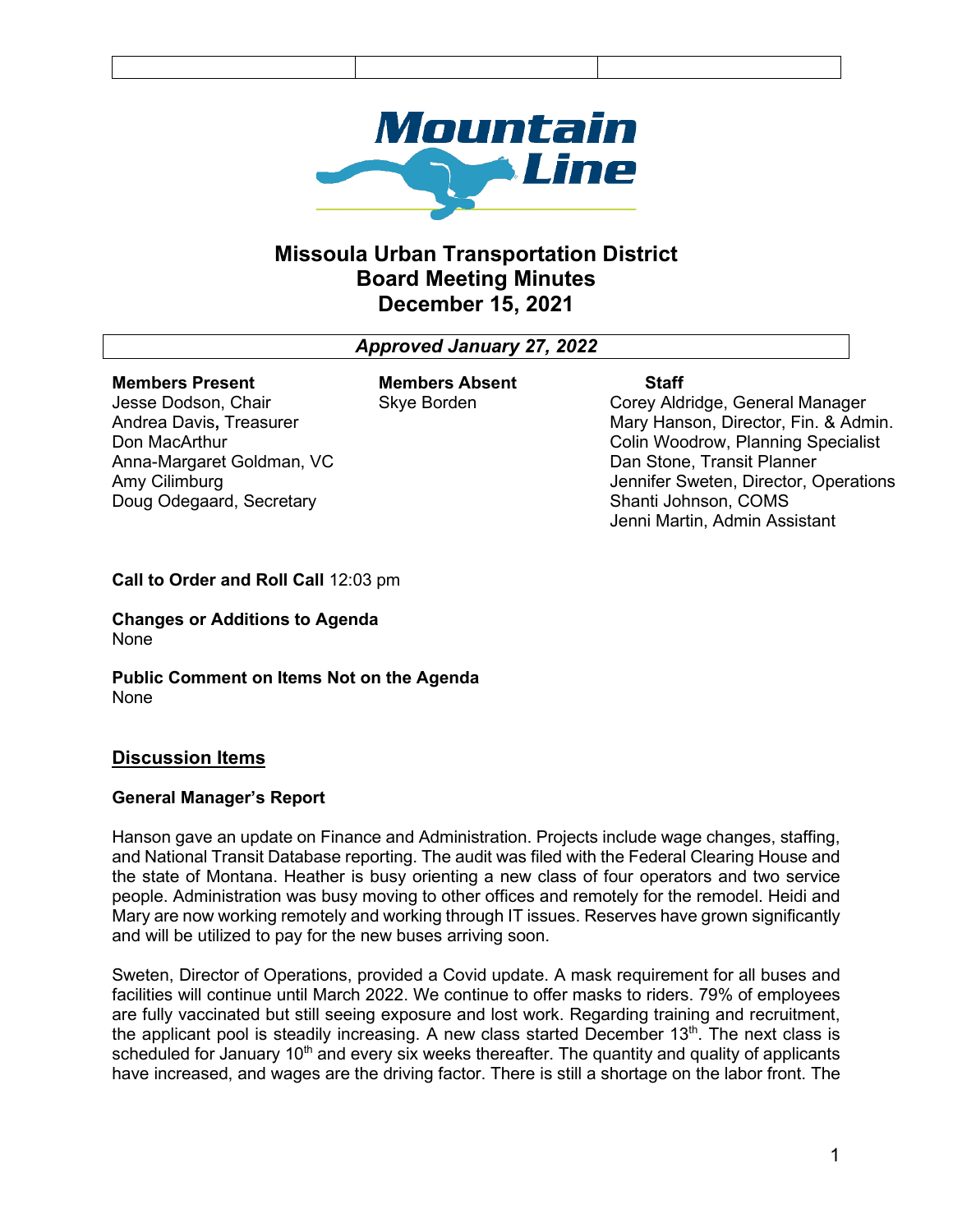staff was very appreciative of the wage increase. We are hoping to return to regular service at the end of January.

Woodrow gave an overview of ongoing projects, including the electric bus procurement, bus storage needs, electric bus charger infrastructure delays, and staff training facility space. The Transfer Center remodel is nearing completion. We await a CAD file for the second-floor remodel from A&E. The plan is to create six workstations on the second floor. The bike storage installed at MOAB is scheduled to be completed by March. Furniture needs are being compiled to prepare a request for proposal. Vendors anticipate furniture not being available until May due to supply chain issues. Memorial Day is the anticipated completion date for the remodel construction.

Johnson shared the successful recruitment of two service workers in a matter of days due to increased wages. Events covered this past month include Community Engagement, County Commissioners, Stuff the Bus during Can the Cats with over 2000 pounds of donated to the Food Bank, Reverse Parade of Lights, Quarterly Human Trafficking Task Force Meeting, and Mountain Line celebrating 44 years of service. Planned events for January are Clean Air month and Zero Fare Recognition for the last six months of partnership.

Aldridge shared there is an open board position due to Skye Borden resigning. The County Commissioners are interviewing applicants. Odegaard's new term will be renewed at the County Commissioners meeting on January  $6<sup>th</sup>$ , 2022. The City was awarded the RAISE planning grant of \$850,000 for detailed planning of Transit Oriented Development (TOD) and Bus Rapid Transit (BRT) service on Brooks Street.

Board members discussed roll-out timeline, pay increase, NW Energy, Covid immunizations, and potential land parcels for a new facility.

## **Action Items**

#### **Minutes of November 18, 2021**

Davis made a motion to approve the minutes of November 18, 2021, seconded by Goldman. The motion carried unanimously.

#### **September 2021 Financials**

Davis shared the Finance Committee reviewed the September financial statement. NTD reporting is the current priority for staff.

Odegaard made a motion to accept the September financial statements as presented, seconded by MacArthur. The motion carried unanimously.

#### **Election of 2022 Board Officers and Committees**

The slate of Officers and Committee members for 2022 was discussed. MacArthur made a motion to table and move the election of officers and committees to the January 2022 Board Meeting agenda, seconded by Odegaard. The motion carried unanimously.

#### **2022 Meeting Schedule**

Corey reviewed the proposed 2022 meeting schedule with the Board. Cilimburg made a motion to approve the proposed 2022 meeting schedule, seconded by MacArthur. The motion carried unanimously.